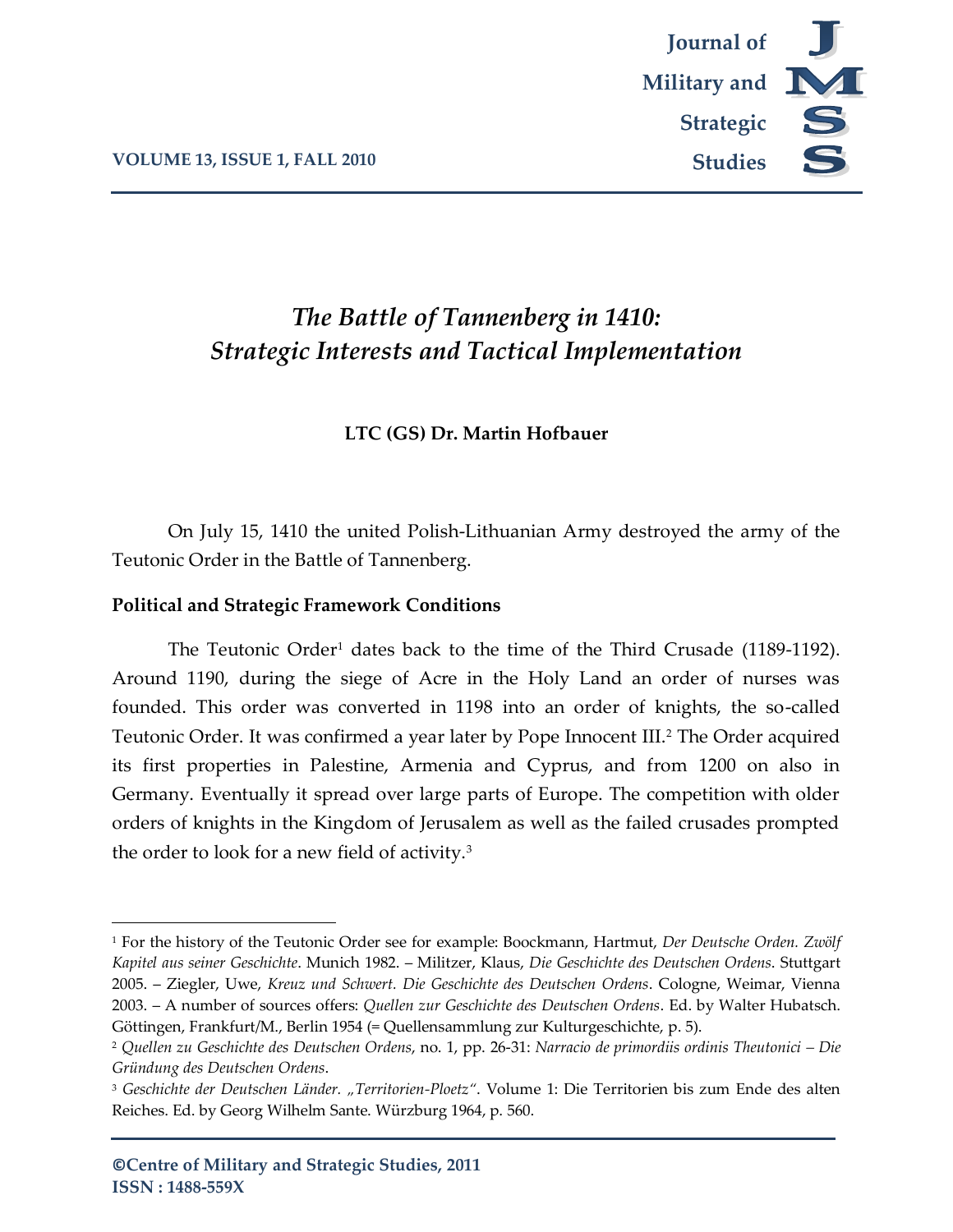In 1225-26, Duke Konrad I of Masovia from Poland invited the Teutonic Order into the Chełmno Land in Prussia to assist him in fighting the still pagan Old Prussians in the north.<sup>4</sup> After intensive negotiations, a missionary war was started in  $1231$ .<sup>5</sup> Some 50 years later, in 1283, the conquest of Prussia was essentially completed.<sup>6</sup> The confirmation issued by Emperor Frederick II in the Golden Bull of Rimini (1226)<sup>7</sup> and the document issued by Pope Gregory IX  $(1234)^8$ , in which he put the Chełmno Land and Prussia under the protection of the church, promoted the independence of the Teutonic Order and gave it a task, that of fighting and converting the pagans to Catholism.

In addition to Prussia, the Teutonic Order quickly gained a foothold in Livonia. Since 1202, a separate crusaders' order, the so-called Livonian Brothers of the Sword, had been waging a missionary war and expanding settlements there. After a crushing defeat at the hands of the Lithuanians in the Battle of Saule in 1236, the remaining brothers joined the Teutonic Order. This meant that the Order ruled a second major piece of territory in the northeast of the Baltic region.<sup>9</sup>

The new territory in Lithuania, however, did not have a direct land connection to Prussia and was divided by the region of Samogitia. This region of Samogitia was to later play an important role. Because: In the future, the strategic interests of the Teutonic Order were focused on the conquest of Samogitia,<sup>10</sup> the most important land

<sup>4</sup> Boockmann, *Orden*, p. 68.

<sup>5</sup> *Quellen zur Geschichte des Deutschen Ordens*, no. 6, pp. 54-55: In 1230, Konrad I, Duke of Masovia and Kuyavia, ceded the Chełmno Land to the Teutonic Order in exchange to a promise of mutual assistance.

<sup>6</sup> Ekdahl, Sven, *Die Schlacht bei Tannenberg 1410. Quellekritische Untersuchungen*. Band 1: Einführung und Quellenlage. Berlin 1982 (= Berliner Historische Studien, 8), p. 3. – Ziegler, *Kreuz*, p. 120.

<sup>7</sup> *Quellen zur Geschichte des Deutschen Ordens*, no. 5, pp. 46-51: Privileg Kaiser Friedrichs II. für den Deutschen Orden. Rimini 1226 März. – Boockmann, *Orden*, pp. 80-85.

<sup>8</sup> *Quellen zur Geschichte des Deutschen Ordens*, no. 8, pp. 72-79: 1234 August 3. Rieti. Pope Gregory IX takes the Chełmno Land, which had been given to the Teutonic Order, and what else would be further wrested from Prussia under the protection of the Apostolic See as property of Saint Peter, bestows it on the Order, reserves the establishment and remuneration of dioceses, and demands an annual interest to be paid to the Roman Church for the recognition of the papal fief. . – Boockmann, *Orden*, pp. 90-92.

<sup>9</sup> *Geschichte der Deutschen Länder*, Vol. 1, p. 563.

<sup>10</sup> Also called: Lower Lithuania, Samaythen, Žomaiti, Žemaitija, Latin: Samogitia.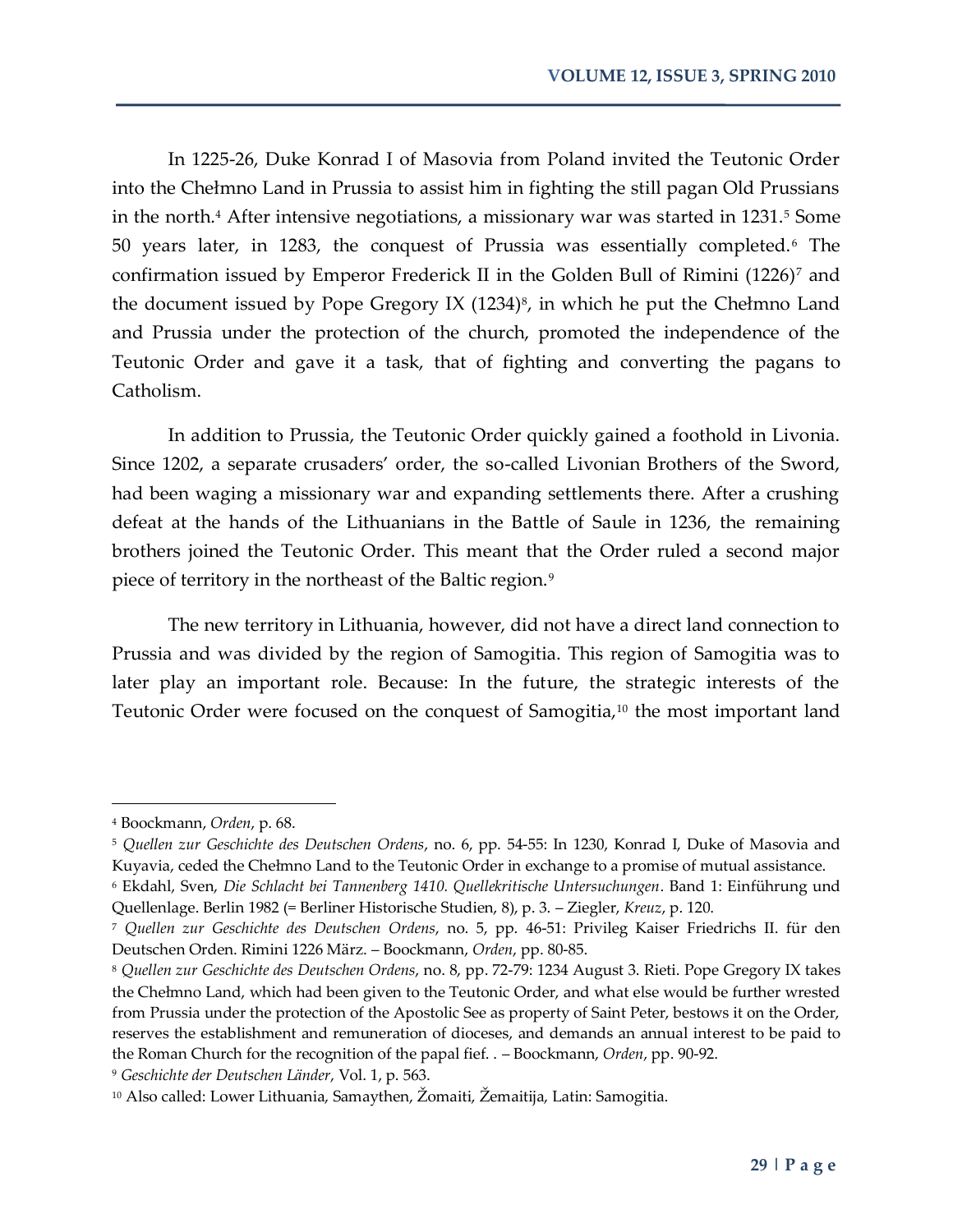connection for the Order. The operational and tactical means for implementing them were the almost annual pagan wars, journeys to Prussia.<sup>11</sup>

The relations with the neighbors were of crucial political importance. The relations with the Christian Kingdom of Poland in the south were initially neutral, sometimes even positive. It was only when the Teutonic Order conquered Pomerelia – the land west of the Vistula – and Gdańsk in 1308-1309 that the relations deteriorated noticeably. The territorial disputes resulted in the first armed conflicts between Poland and the Teutonic Order. The situation was not stabilized until the Peace of Kalisz was concluded in 1343.<sup>12</sup> Politically, it was impossible to achieve a permanent balance. There was, however, a long period of peace between the two powers, during which Prussia and Poland prospered.<sup>13</sup>

The relations with the neighbor in the east, Lithuania, were another story. Year after year, the Order conducted crusades against pagan Lithuania, above all against Samogitia, with crusaders from the Empire and the whole of Western Europe regularly taking part in them. The country was in an almost permanent state of war.<sup>14</sup>

The establishment of the Polish–Lithuanian Union of 1386 changed the situation completely. In a spectacular wedding, Jadwiga, the daughter of the King of Poland,<sup>15</sup> married Jagiełło (Jogaila), the Grand Duke of Lithuania, who later became King of

<sup>&</sup>lt;sup>11</sup> Boockmann, Hartmut, Artikel "Deutscher Orden". In: Lexikon des Mittelalters. Volume 3. München, Zurich 1978-1998, pp. 768-777, especially pp. 773-774.

<sup>12</sup> Benninghoven, Friedrich, *Unter Kreuz und Adler. Der Deutsche Orden im Mittelalter. Ausstellung des Geheimen Staatsarchivs Preußischer Kulturbesitz anlässlich des 800jährigen Bestehens des Deutschen Ordens*. Berlin 1990, pp. 145-148.

<sup>13</sup> Ekdahl, *Schlacht*, p. 3-4. – Boockmann, *Orden*, pp. 138-150.

<sup>14</sup> For the journeys to Prussia see: Paravicini, Werner, Article "Preußenreise". In: *Lexikon des Mittelalters*. Volume 3. Munich, Zurich 1978-1998, p. 197.

<sup>15</sup> Jadwiga (Hedwig), King of Poland: Born presumably on February 15, 1374, died on July 17, 1399, at the age of just 25. She is buried in the Cathedral Church of Kraków. She was the daughter of the King Louis the Great of Hungary and Elizabeth, Queen of Poland. When she was only four years of age, she was betrothed to William, the son of Leopold III, Duke of Austria. After her father's death (in 1382), the marriage contract was dissolved. She herself was crowned King of Poland. At the instigation of the Polish lords, Jadwiga married Jagiełło, the Grand Duke of Lithuania. She made several attempts to mediate between the Polish-Lithuanian Union and the Teutonic Order. Labuda, Gerard, Article "Hedwig". In: *Lexikon des Mittelalters*. Volume 4. Munich, Zurich 1978-1998, p. 1986.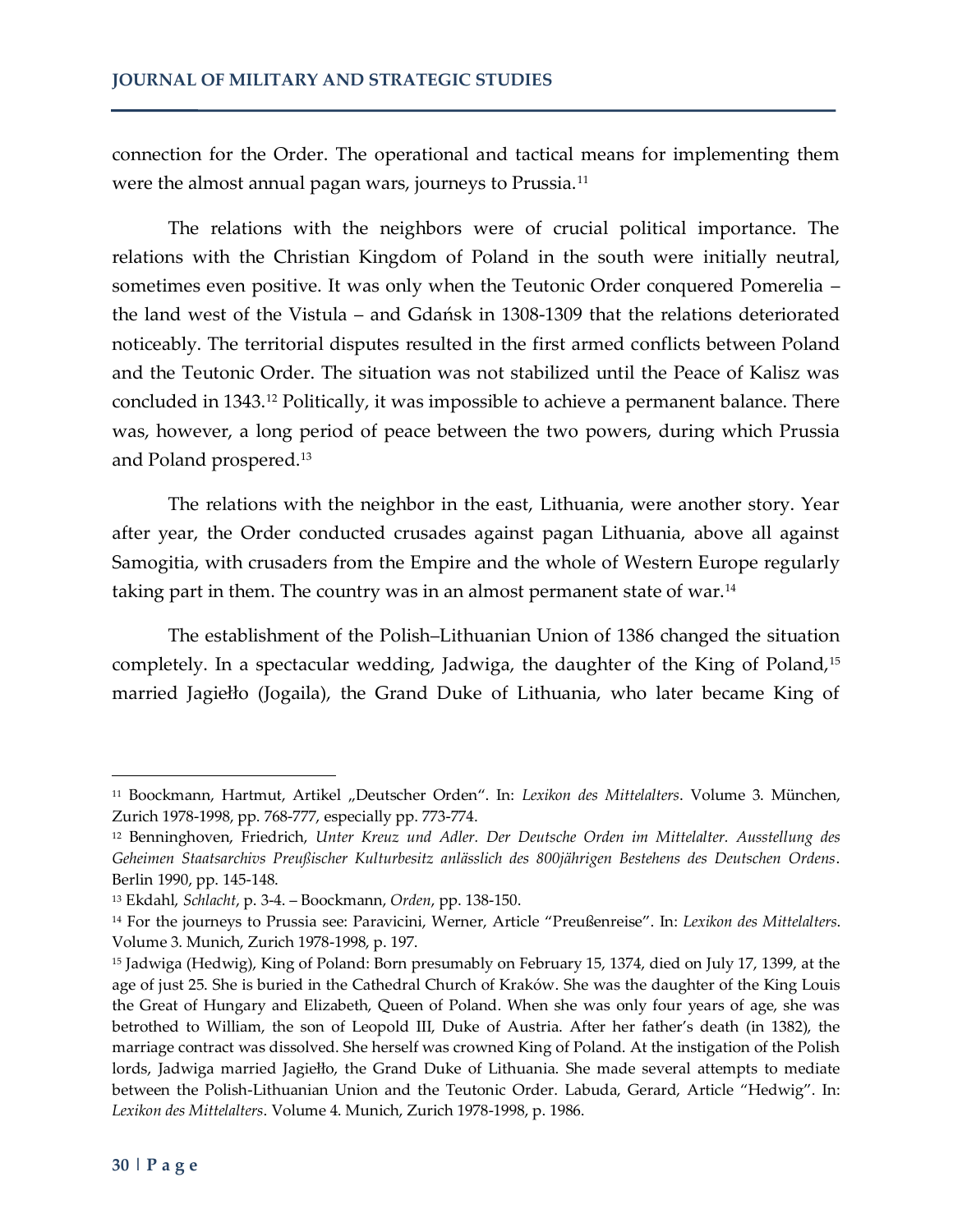Poland under the name of Wladyslaw II.<sup>16</sup> The treaty between the two houses stipulated that Jagiełło had to endeavor to regain the lost territories for the Polish crown and that the Grand Duke and his people would be baptized. The result of this was the evolution of a double-state (a new entity) whose power extended from the borders of the Holy Roman Empire to Moscovy and the Black Sea.<sup>17</sup>

On the one hand, the Teutonic Order had already been engaged in fierce military conflicts with the two countries. On the other, Lithuania had converted to Christianity, thus taking away the legitimacy of a crusade against non-Christians. As a consequence, the German King imposed a ban on fighting the pagans in 1395 and the Pope followed suit in 1404. This did not, however, prevent the Teutonic Order from continuing the crusades.<sup>18</sup>

The smoldering conflict over the strategically important territory of Samogitia initially remained unsolved – the strategic aspect of the powers involved. The order still coveted this region as it wanted to establish a territorial connection between its Prussian Order State in the south and the land it possessed in Livonia in the north.<sup>19</sup> The

<sup>16</sup> Wladyslaw II. Jagiełło, Grand Duke of Lithuania and King of Poland: Grand Duke of Lithuania from 1377 to 1434 and King of Poland from 1386 to 1434. He was born around 1351-52 and died on June 1, 1434. Jagiełło became the Grand Duke of Lithuania in 1377. During the civil war and invasion of the Teutonic Order, he struggled to save his rule. In 1385, he concluded the Kreva Act with the Polish lords. In the winter of 1386, Jagiełło went to Kraków and entered his first marriage with Jadwiga. He had himself baptized beforehand. In doing so, he became King of Poland. In 1387, Wladyslaw II. Jagiełło laid the foundation for the Christianization of Lithuania. In 1392, a civil war forced him to entrust his cousin Vytautas with the governorship of the Grand Duchy. Several unions/ treaties in 1401, 1413 and 1432 defined the relations between Poland and Lithuania. Ochmanski, Jerzy, Article "Jagiełło, Jagiełłonen". In: *Lexikon des Mittelalters*. Volume 5. Munich, Zurich 1978-1998, pp. 274-276.

<sup>17</sup> For the Polish-Lithuanian Union: Ziegler, Kreuz, pp. 155-158. – Boockmann, *Orden*, pp. 170-173.

<sup>&</sup>lt;sup>18</sup> Miethke, Jürgen, "Heiliger Heidenkrieg. Theoretische Kontroversen zwischen dem Deutschen Orden und dem Königreich Polen vor und auf dem Konstanzer Konzil". In: *Heilige Kriege. Religiöse Begründungen militärischer Gewaltanwendung: Judentum, Christentum und Islam im Vergleich*. Ed. by Klaus Schreiner with cooperation from Elisabeth Müller-Luckner. Munich 2008 (= Schriften des Historischen Kollegs, 78), pp. 109-125. Here especially: pp. 111-112. – Ziegler, *Kreuz*, p. 159.

<sup>&</sup>lt;sup>19</sup> This land connection was the only possibility for the Teutonic Order to attain a unified territory. - In the Early and High Middle Ages, it was not unusual for the ecclesiastical and noble rulers to have scattered and fragmented properties and estates. As a result of the so-called territorialization process in the Late Middle Ages, increasingly large and coherent dominions (*Landesherrschaft)* evolved. Against this background, it is easier to understand the efforts of the Teutonic Order to get a hold on the strategically important land connection of Samogitia.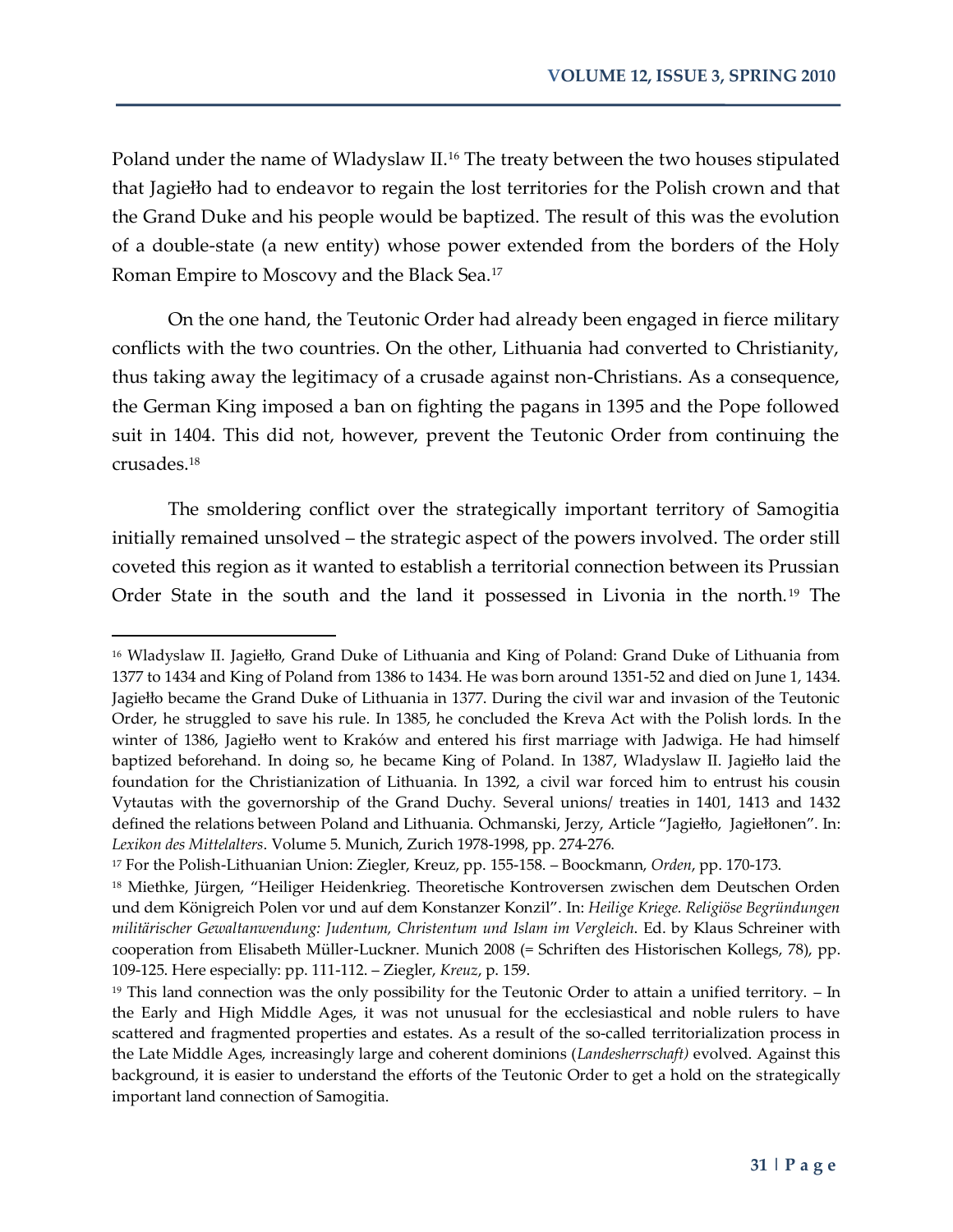Lithuanians, however, were anxious to foil these plans. They wanted to conquer Samogitia so that they could advance to the Baltic Sea themselves.<sup>20</sup> The major ports on the Baltic coast remained an attractive long-term objective for the Poles, too.<sup>21</sup>

Under the Treaty of Salynas of 1398, Vytautas, the Grand Duke of Lithuania, ceded this territory to the Order for tactical reasons. The reason was that, at the time, the Lithuanians had to concentrate their forces for the fight against the Tatars in the east. Nevertheless, the Order did not succeed in subjugating Samogitia despite mounting several crusades.<sup>22</sup> In 1409, an uprising against the rule of the Order broke out in Samogitia – supported by Vytautas, the Grand Duke of Lithuania. This event marks the beginning of the so-called "Great War" of 1409 to 1411 between the Teutonic Order and Poland-Lithuania.<sup>23</sup>

#### **The Great War and the Battle of Tannenberg/Grunwald in 1410**

When the Teutonic Order prepared for a major campaign against Samogitia in 1409, Vytautas, the Grand Duke of Lithuania, openly sided with the insurgents. Wladyslaw II. Jagiełło, the King of Poland, in turn supported the Grand Duke of Lithuania as agreed under the treaty of the union between the two countries – thus, as political allies. 24

Ulrich von Jungingen, the Grand Master of the Teutonic Order, realized that it would not be possible to confine the conflict to Samotigia, as it would also prompt the powerful neighbors, Lithuania and above all Poland, to go into action. So, the army of

<sup>20</sup> Access to the sea was here the main strategic objective.

<sup>21</sup> Ekdahl, *Schlacht*, p. 4.

<sup>22</sup> Boockmann, *Orden*, pp. 174-175. – Ziegler, *Kreuz*, p. 159. – Ekdahl, *Schlacht*, p. 5. – Militzer, *Geschichte*, p. 116.

<sup>&</sup>lt;sup>23</sup> This war is notably called the "Great War" in Poland. For the "Great War" and the Battle of Tannenberg / Grunwald see also: Ekdahl, Sven, *Die "Banderia Prutenorum" des Jan Dlugosz – eine Quelle zur Schlacht bei Tannenberg 1410*. Untersuchungen zu Aufbau, Entstehung und Quellenwert der Handschrift. Göttingen 1976 (= Abhandlungen der Akademie der Wissenschaften in Göttingen, 104). – Turnbull, Stephen, *Tannenberg 1410. Disaster for the Teutonic Knights*. Oxford, New York 2003 (= Campaign, 122). –Devries, Kelly; Martin Dougherty; Iain Dickie; Phyllis G. Jestice, Christer Jorgensen, *Die großen Schlachten des Mittelalters*. (German translation of *Battles of the Medieval World 1000-1500* by Karin Schuler). Stuttgart 2007. – Markov, Walter; Heinz Helmert, *Schlachten der Weltgeschichte*. 2., überarbeitete Auflage 1983). <sup>24</sup> Militzer, *Geschichte*, p. 143.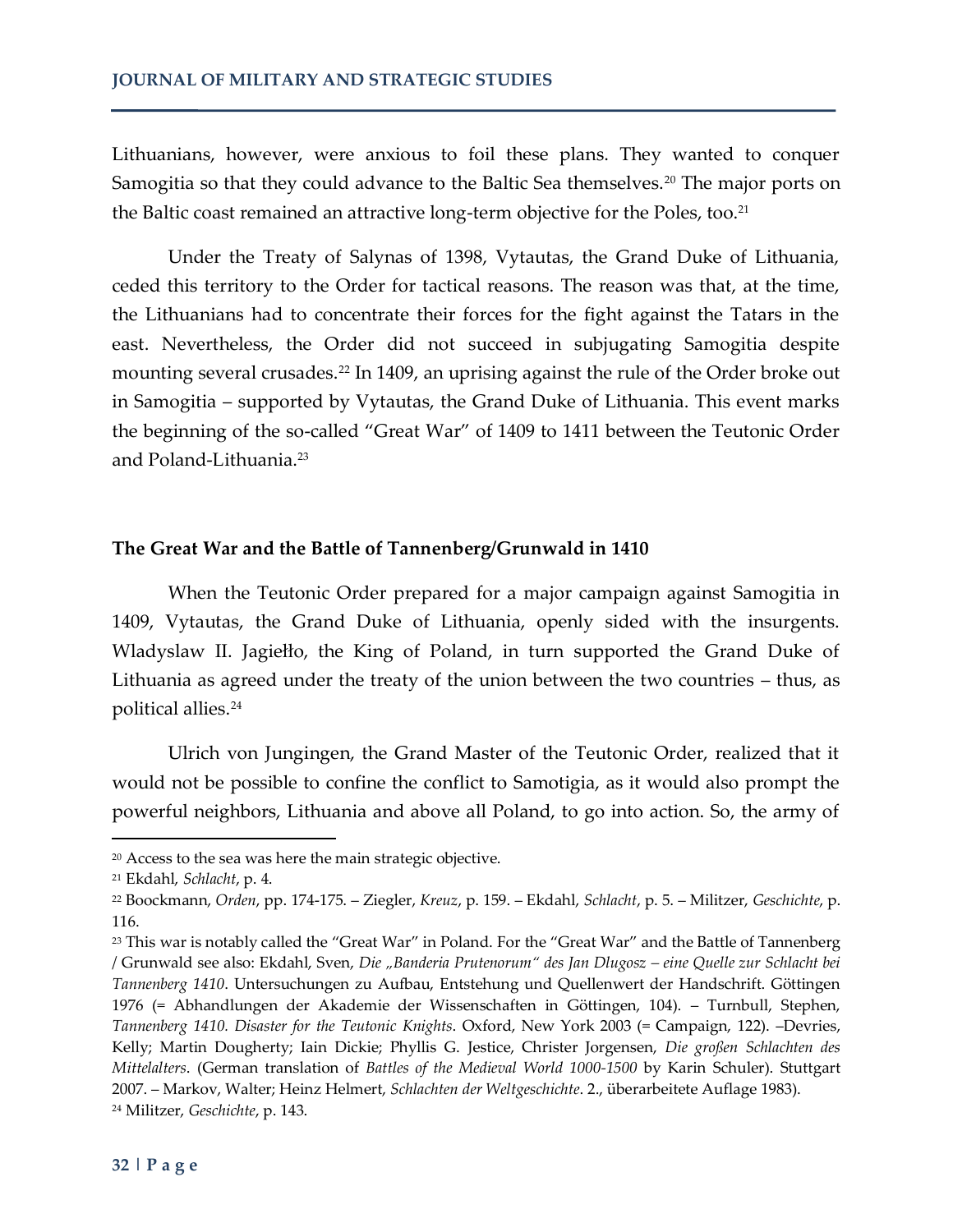the Order launched a pre-emptive invasion of Poland, devastating the border areas. Poland was forced to enter a cease-fire that was negotiated for a period of nine months and meant to apply until July 4, 1410. Both sides used the cease-fire to prepare for a great clash in the following year.<sup>25</sup>

To wage a successful campaign, both opponents needed foreign assistance from international powers. Both parties had an extensive international network to help them. The Grand Master of the Teutonic Order relied on getting support from King Wenceslaus IV of Bohemia and Sigismund, King of the Holy Roman Empire. They did not comply with the requests and did not provide any military support. Monetary payments and well-meaning words alone were not enough, however. After the expiry of the cease-fire, the Order found itself in a new, unfavorable situation in which it was no longer able to take offensive action – as it had done before – and was forced to adopt a defensive strategy, which it was not used to.<sup>26</sup>

In contrast, the other side, that is the Polish-Lithuanian side, achieved important diplomatic successes: The Land Master of the Livonian knights was talked into agreeing to a moratorium, a so-called standstill agreement. This meant that the Lithuanians did not need to fear an attack against their rear from the north. Moreover, the King of Hungary gave assurance that the alliance he had concluded with the Teutonic Order in March 1410 was no longer in effect and that he would not come to the aid of the Order with a large army.<sup>27</sup>

These results were of vital importance at the political-strategic level. Politically, the Teutonic Order was isolated; strategically, it was in an unfavorable position; and militarily, it did not receive sufficient support from possible allies. Besides, the military initiative rested with the Polish-Lithuanian side.

The Poles and Lithuanians used large-scale diversions to deceive the leaders of the Teutonic Order and to leave them in the dark about their true intentions. For this purpose, Vytautas sent Lithuanian forces off towards Memel. Wladyslaw had his forces assembled along the border with Pomerania and raid the area. The Order was to be

<sup>25</sup> Militzer, *Geschichte*, p. 144

<sup>26</sup> Militzer, *Geschichte*, p. 144.

<sup>27</sup> Heveker, Karl, *Die Schlacht bei Tannenberg*. Gräfenhainichen 1906, p. 18.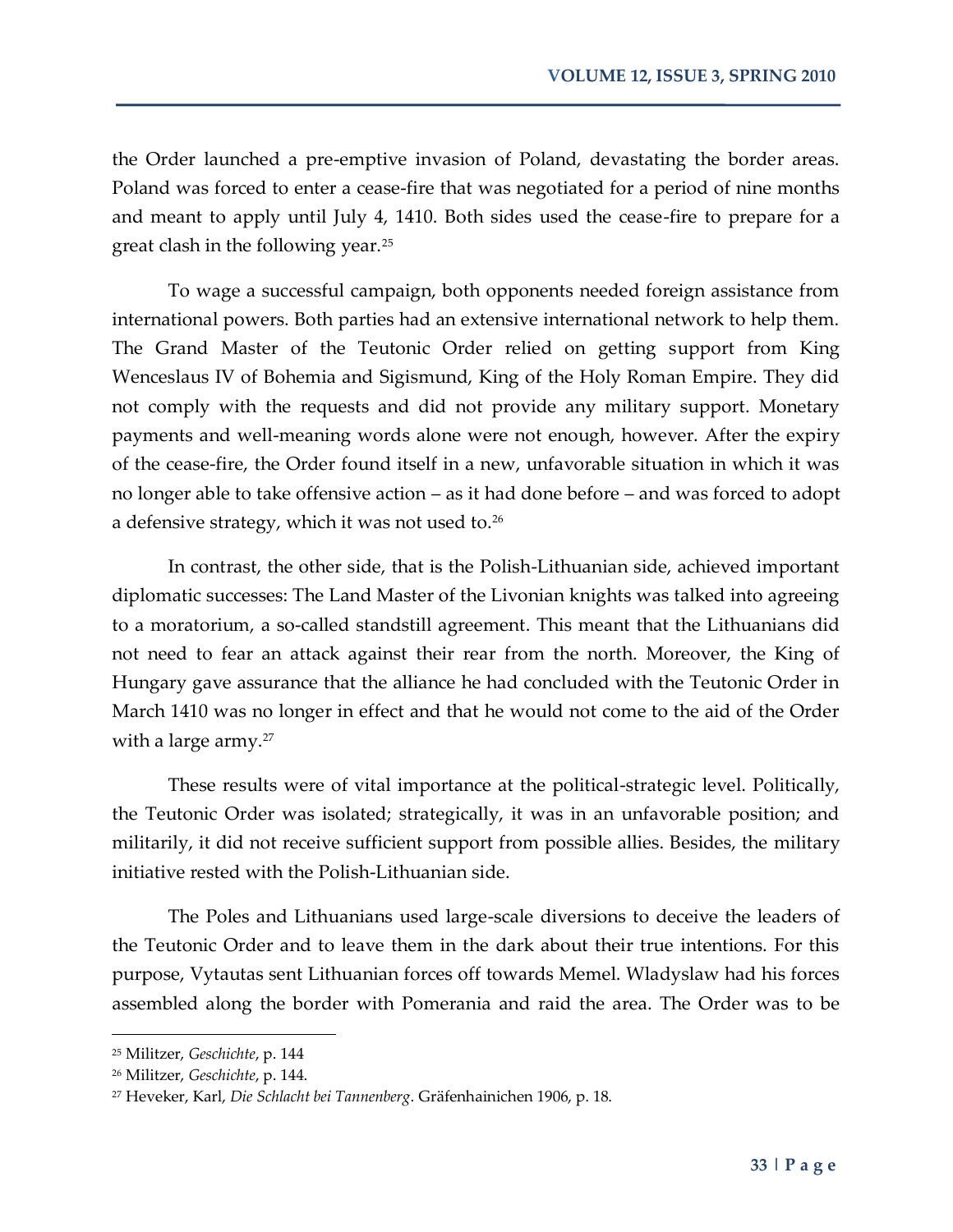made believe that this was where the main attack would be launched.<sup>28</sup> The main army of Poles and Lithuanians, however, assembled near Czerwinsk on the Vistula. This area was an equal distance away for both the Poles and the Lithuanians – and it was a safe und well-protected place for crossing the Vistula.<sup>29</sup>

The unified army was commanded and controlled as follows: King Wladyslaw II. Jagiełło was the commander-in-chief of the unified royal army. Zyndram z Maszkowic, a nobleman from Kraków, was the commander-in-chief of the Polish army. And Grand Duke Vytautas remained commander of the Lithuanians.<sup>30</sup>

In late June 1410, Poles and Lithuanians had merged according to plan before setting off north on July 2. The diversion was successful. Ulrich von Jungingen, the Grand Master of the Teutonic Order, had not yet assembled his army as he still had no idea of the intentions of the unified army.<sup>31</sup> It was quite late before the Grand Master felt compelled to withdraw his army from Pomerania and redeploy it to Kauernick on the river Drwęca. There, he established a strong line of solid defenses with palisades and guns.<sup>32</sup>

The unified army - of Poles and Lithuanians – reached the border on July 9 and invaded Prussia. In the course of eight days the army had covered a distance of 90 km. The following day, on July 10, they also reached the Kauernick area, where they saw the Order army in a favorable position on the other side of the river. The Polish king decided not to cross the river, but to make a wide detour of the opponent. From July 10 to 14, the two armies moved eastward and northward.<sup>33</sup>

The Grand Master of the Teutonic Order in turn tried to regain the initiative by marching through the night in order to surprise the Polish army. The surprise was

<sup>28</sup> Turnbull, *Tannenberg*, p. 31.

<sup>29</sup> King Władysław II. Jagiełło and Grand Duke Vytautas had planned the campaign in this way in December 1409 during a meeting in Brest-Litovsk. Devries, *Schlachten*, p. 170; Turnbull, *Tannenberg*, p. 33. <sup>30</sup> Turnbull, *Tannenberg*, p. 41.

<sup>31</sup> Devries, *Schlachten*, p. 170.

<sup>32</sup> Turnbull, *Tannenberg*, pp. 35-36.

<sup>33</sup> On the way, the Polish king had the town of Gilgenburg destroyed and its inhabitants slain; eventually he advanced to the site of the future Battle of Tannenberg/Grunwald. Turnbull, *Tannenberg*, p. 37; Militzer, *Geschichte*, p. 144.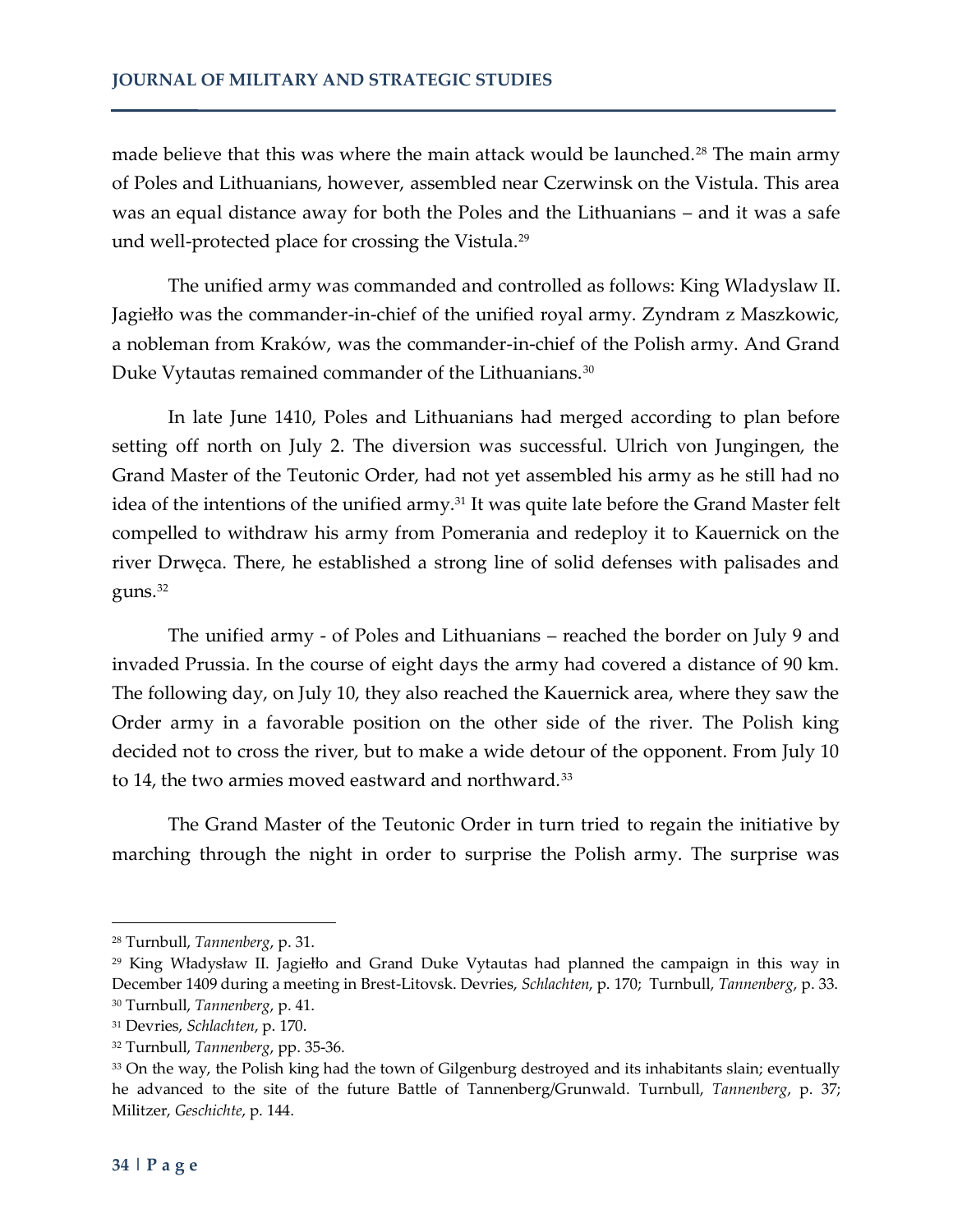successful, but the Grand Master did not dare to launch an immediate attack. This was the initial situation as the Battle of Tannenberg/Grunwald began on July 15, 1410.<sup>34</sup>

All contemporary accounts of the battle from people who fought in it are embellished for propaganda.<sup>35</sup> So, it is difficult to reconstruct the exact course of the battle.<sup>36</sup> For instance, present-day literature contains considerably different estimates of the sizes of the two armies. The figures for the Teutonic Order range from 11,000<sup>37</sup> to 27,000.<sup>38</sup> The Order's knights made up only a small share and could not have numbered much more than several hundred. Then, there were mounted followers, mounted crossbowmen, infantry and artillery.<sup>39</sup> Like on the Polish-Lithuanian side,<sup>40</sup> there were a considerable number of mercenaries. There is evidence that there were 3,700 mercenaries on the Order's side.<sup>41</sup> The overall figures for the Polish-Lithuanian army range from  $20,000$  to  $39,000$  fighting men.<sup>42</sup> There is no doubt about the numerical inferiority of the Order army, which is reflected in the buildup of the two contingents.<sup>43</sup>

The Polish king deployed his army in three lines. On the left wing, there were the Poles, reinforced by knights from Bohemia, Moravia, Silesia and Hungary. On the right wing, Grand Duke Vytautas commanded Lithuanians as well as Tatarian and Russian detachments, all of which had lighter arms and suits of armor than the heavily armed knights of the Order.<sup>44</sup> Grand Master Ulrich von Jungingen initially deployed his army in three lines as well. However, when he saw the long front of the enemy army, he

 $\overline{a}$ 

<sup>40</sup> *Deutsche Geschichte in Quellen*, no. 35.1, p. 290.

<sup>34</sup> Militzer, *Geschichte*, p. 144.

<sup>35</sup> Boockmann, Hartmut, Article "*Tannenberg, Schlacht bei"* In: *Lexikon des Mittelalters*. Volume 8. Munich, Zurich 1978-1998, pp. 458-459.

<sup>36</sup> Ekdahl, *Banderia Prutenorum*, p. 144-150. – Ziegler, *Kreuz*, p. 167.

<sup>37</sup> Markov, *Schlachten*, p. 162; Boockmann, *Tannenberg*, p. 459; Already: Heveker, *Schlacht*, p. 28.

<sup>38</sup> For example: Devries, *Schlachten*, p. 171.

<sup>&</sup>lt;sup>39</sup> For the artillery of the Teutonic Order in the 14<sup>th</sup> and early 15<sup>th</sup> century: Schmidtchen, Volker, *Die Feuerwaffen des Deutschen Ritterordens bis zur Schlacht bei Tannenberg 1410. Bestände, Funktion und Kosten, Dargestellt anhand der Wirtschaftsbücher des Ordens von 1374 bis 1410.* Lüneburg 1977.

<sup>41</sup> Boockmann, *Tannenberg*, p. 459.

<sup>42</sup> Devries, *Schlachten*, p. 171. This book notes a higher number of soldiers. The overall figures for the Polish-Lithuanian army is mentioned up to 60,000; Marcov on the other side mentioned only 17,000 men. Markov, *Schlachten*, p. 162; See also: Ziegler, *Kreuz*, p. 164.

<sup>43</sup> Devries, *Schlachten*, p. 169; Markov, *Schlachten*, p. 161; Boockmann, *Tannenberg*, p. 459.

<sup>44</sup> Markov, *Schlachten*, p. 162.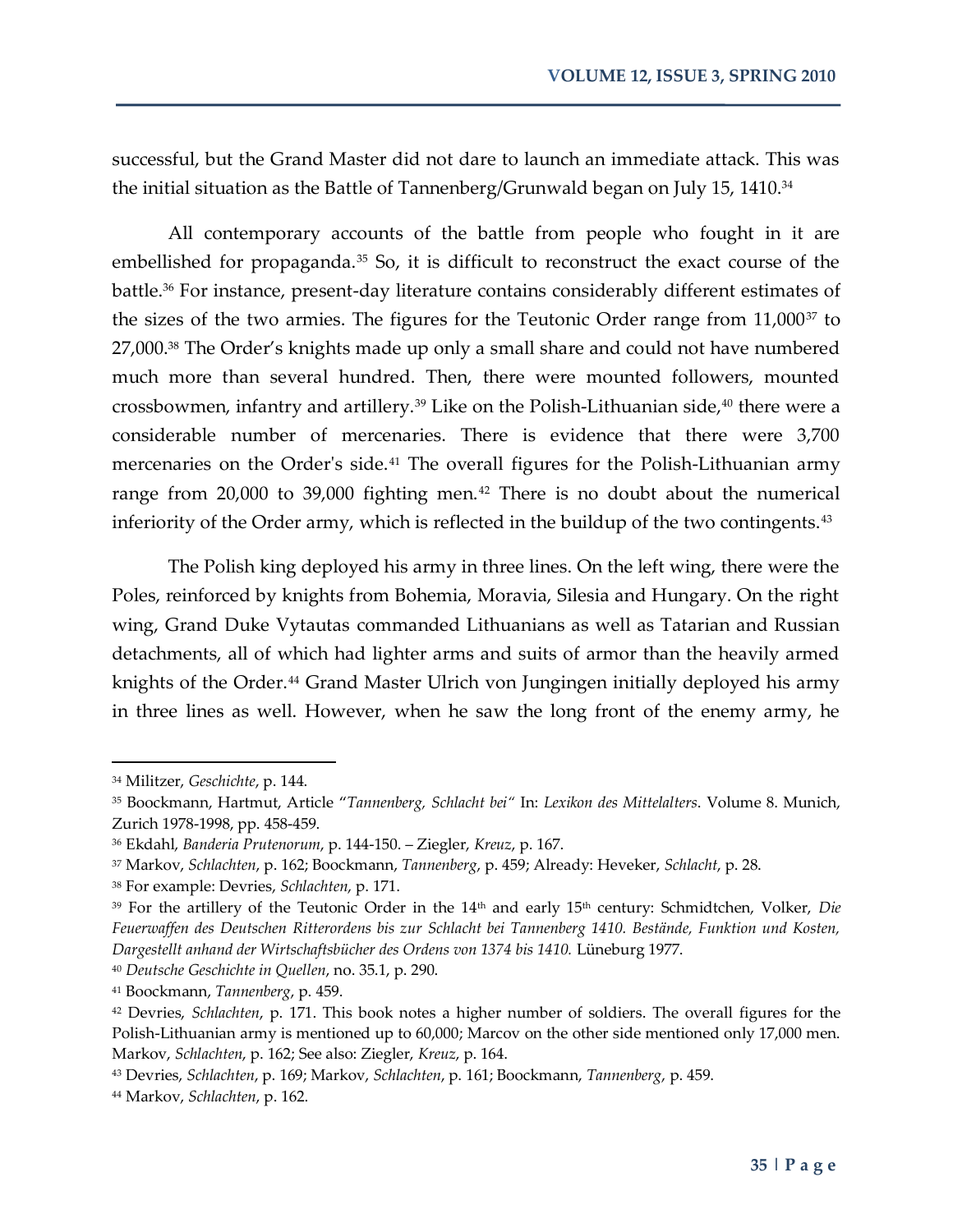reorganized his force into two lines. He thinned out his own lines, but broadened the line-up so as to avoid being bypassed by the enemy.<sup>45</sup>

The actual battle took place on July 15, 1410 between the villages of Tannenberg and Grünfelde,<sup>46</sup> which is why it is referred to as "of Grunwald" in Polish history books. The Order army had already marched during the night to surprise the Polish-Lithuanian army, and succeeded in doing so. But Ulrich von Jungingen did not dare to launch an immediate attack. Cautioned, Wladyslaw Jagiełło waited and kept his troops in the cool shadow of a forest while the Order troops stood under arms in the summer sun for several hours.<sup>47</sup> It was only after messengers of the Order had symbolically handed two swords to the Polish king that he ordered his army to line up.<sup>48</sup> Fighting began around noon.<sup>49</sup>

Lithuanian troops together with Russians and Tatars advanced on the right flank until they were stopped by Order knights. Thereupon, the Lithuanians made a maneuver that might well have decided the outcome of the battle. They retreated in a bogus withdrawal, leaving the Order forces thinking that they had won the battle.<sup>50</sup> As they took up the pursuit of the retreating enemy, the Order knights dissolved their own battle order. Polish units pushed forward into the emerging gap, enveloping the left wing of the Teutonic Order and finally destroying it.<sup>51</sup>

As the battle went on and the situation changed several times, Grand Master Ulrich von Jungingen himself joined the action with his reserve. Although he broke through the lines of the Polish main army several times, he eventually failed because of

<sup>45</sup> Markov, *Schlachten*, p. 162.

<sup>46</sup> A specifically Prussian view of events is provided by the continuation of the "Chronik des Preußenlandes" by Johann von Posilge: *Deutsche Geschichte in Quellen und Darstellungen.* Volume 2. Spätmittelalter 1250-1495. Ed. by Jean-Marie Moeglin and Rainer A. Müller. Stuttgart 2000, no. 35.1, pp. 288-293.

<sup>47</sup> Devries, *Schlachten*, p. 171.

<sup>48</sup> Deutsche Geschichte in Quellen, no. 35.1, p. 291

<sup>49</sup> The beginning of the battle of Tannenberg / Grunwald is also vague: To Stephen Turnbull the battle began at 9 o'clock. Turnbull, *Tannenberg*, p. 45.

<sup>50</sup> Ekdahl, Sven, "Die "Flucht der Litauer" in der Schlacht bei Tannenberg". In: Litauisches Kulturinstitut. *Jahrestagung 1998*. pp. 147-168.

<sup>51</sup> Devries, *Schlachten*, p. 175.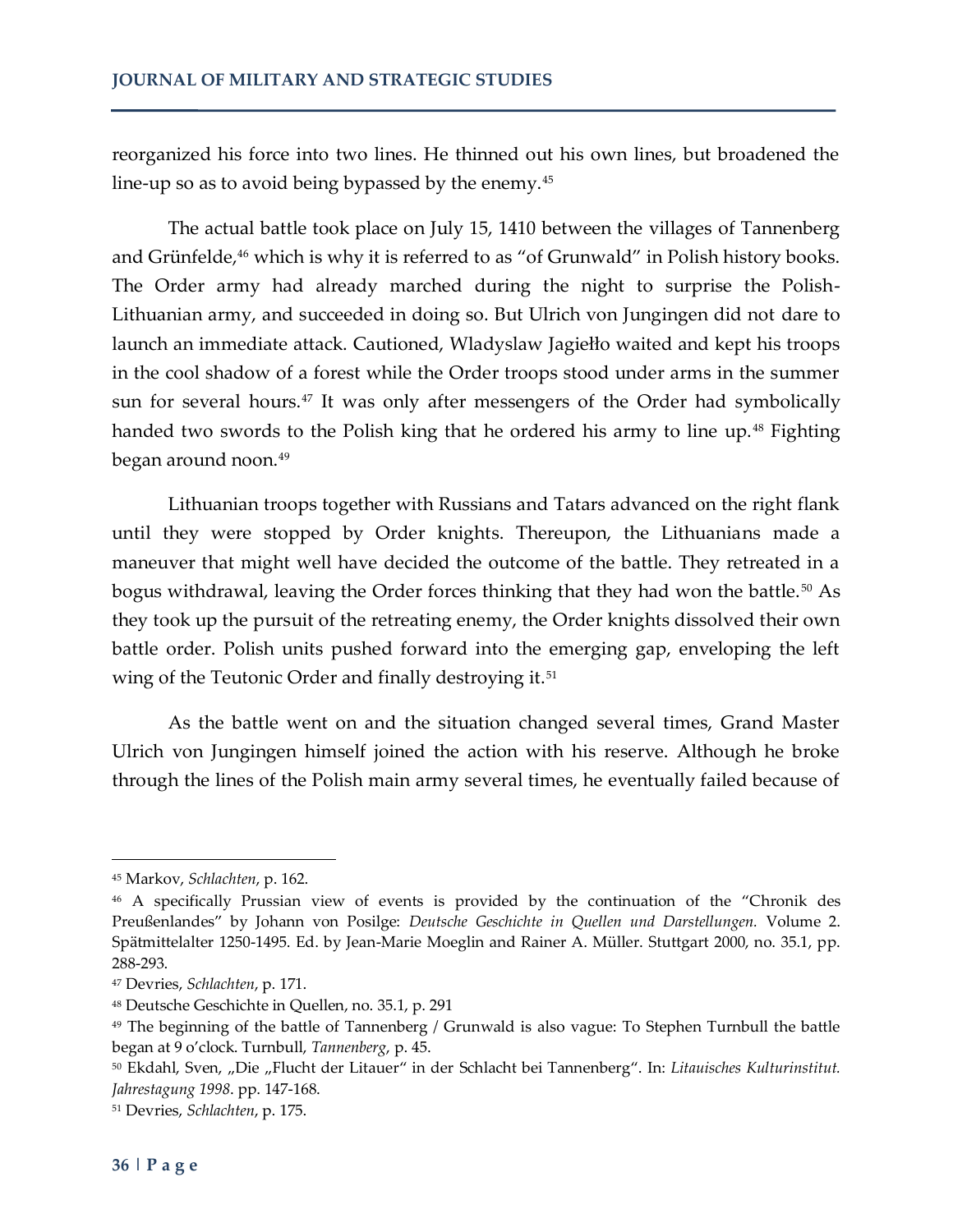its superiority. The Grand Master was killed and with him the majority of the Order knights.<sup>52</sup> The Polish-Lithuanian side also suffered heavy losses.<sup>53</sup>

#### **The Consequences of the Battle**

With regard to the number of fighting men involved, Tannenberg was one of the largest battles in Europe in the Middle Ages.<sup>54</sup> The defeat did "not sound the death knell for the Teutonic Order, but it was a disaster for it."<sup>55</sup> In addition to almost all its leaders, the Order lost nearly a third of its knights from Prussia. In the weeks that followed, nearly all the Order's territory fell into the hands of the Polish-Lithuanian army, and only the Order's headquarters, Marienburg Castle, was able to hold its ground. Heinrich von Plauen, who later became the Grand Master, hastily organized a defense that held off the attackers. After two months, King Władysław of Poland was forced to abandon the siege. The lost territory quickly fell back into the hands of the Teutonic Order.<sup>56</sup>

Six months later, on February 1, 1411 the First Peace of Thorn was concluded. The Teutonic Order lost hardly any of its territory. Samogitia, however, was given to Grand Duke Vytautas and the King Jagiełło of Poland at least for their lifetimes. After fighting flared up repeatedly between Poland-Lithuania and the Teutonic Order in 1414 and 1422, the border was finally defined in the Treaty of Lake Melno. And Samogitia was given to Lithuania for good.<sup>57</sup>

The financial burdens, in particular those incurred to attain the release of hostages, however, posed a problem after 1410. The claims filed were in the order of

<sup>52</sup> *Deutsche Geschichte in Quellen*, no. 35.1, p. 292.

<sup>53</sup> Devries, *Schlachten*, p. 175. – Markov, *Schlachten*, p. 163.

<sup>54</sup> Vollmann-Profe, Gisela, "Vom historiographischen Umgang mit Niederlagen – die Schlacht von Tannenberg in preußischen Chroniken des 15. Jahrhunderts." In: *Vom vielfachen Schriftsinn im Mittelalter. Festschrift für Dietrich Schmidtke*. Ed. by Freimut Löser and Ralf G. Päsler. Hamburg 2005 (= Schriften zur Mediävistik, 4), p;. 607-622; Here p. 607.

<sup>55</sup> Militzer, *Geschichte*, p. 144.

<sup>56</sup> Militzer, *Geschichte*, pp. 144-145.

<sup>57</sup> Ziegler, *Kreuz*, p. 173.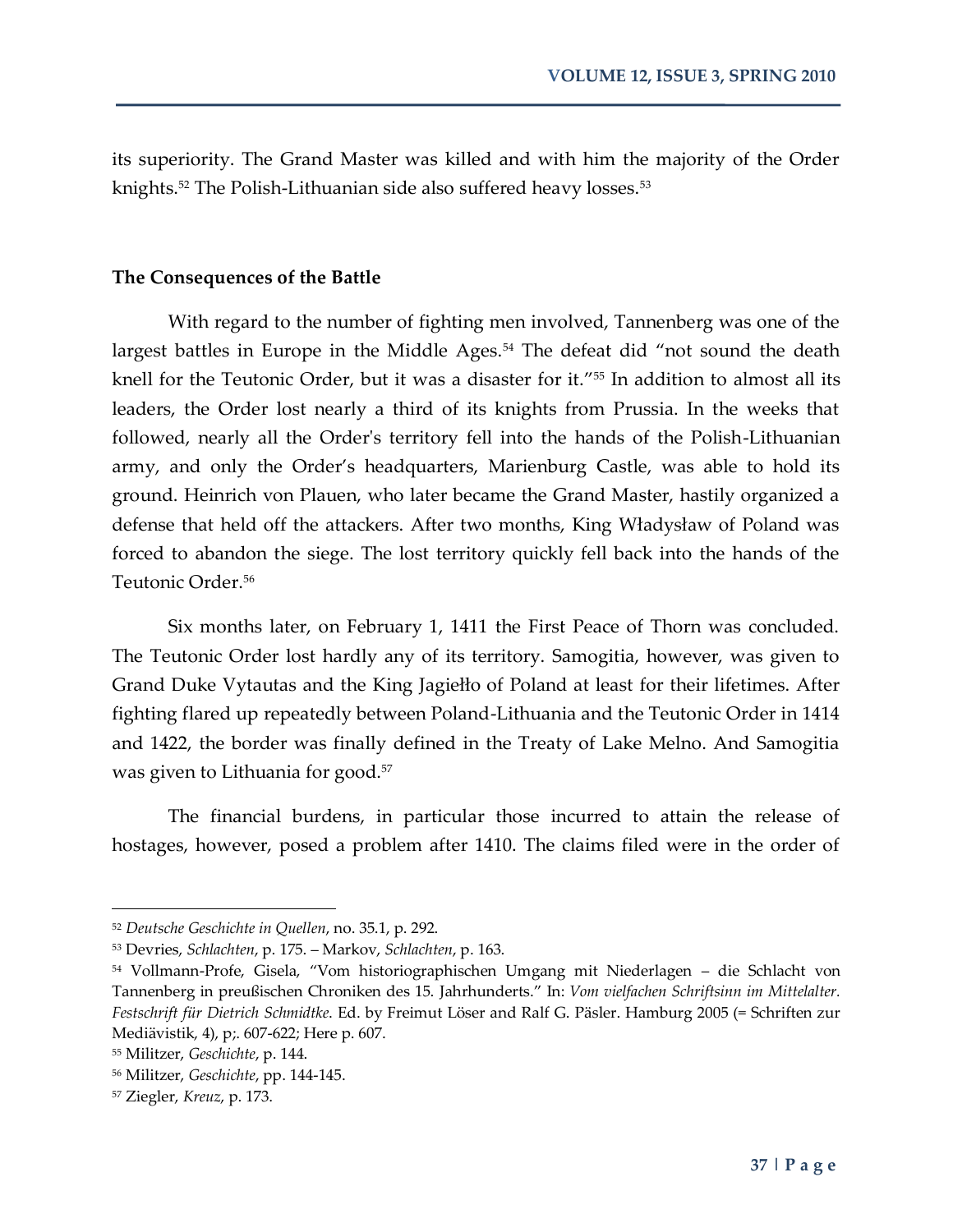6,000,000 Groschen<sup>58</sup> or 260,000 Gulden<sup>59</sup> and are considered the reason for the future financial difficulties of the Order.<sup>60</sup> Hartmut Boockmann, a German historian specialized in the Middle Ages, comes to the following predication: Despite the defeat in 1410, despite the First Peace of Thorn and despite the financial burdens, we should not allow ourselves to be deceived. Most of the reasons for the slow decline of the Teutonic Order are to be found in Prussia itself.<sup>61</sup>

#### **Summary: Regional Powers – International Networks**

Both the Teutonic Order and the Poles and Lithuanians were regional powers. Although they were regional powers, they nevertheless had extensive international networks which they used for their political purposes. This was reflected in two ways: At the political-diplomatic level, both sides – the Teutonic Order and the Kingdom of Poland – asked leading European dynasties for support. Success in the preparations for the Great War varied accordingly.

The high degree of internationalization was also evident among the "fighting men on the ground". Not only knights and mercenaries from Western Europe fought for the Teutonic Order, there is also proof that Poles and Lithuanians were among them. And there were even "German" knights fighting for the Polish-Lithuanian side.

## **Limited effect of the actual battle – but long-term changes in the general political climate to the disadvantage of the Teutonic Order**

In the short term, the outcome of the Battle of Tannenberg had little impact on the balance of power on the ground. The Teutonic Order was soon able to re-conquer the lost territories. And the First Peace of Thorn was also very favorable for the Teutonic Order. In the long term, however, the political balance in East Central Europe shifted. Poland became stronger and stronger as a regional power. The Polish-

<sup>58</sup> Ekdahl, *Schlacht*, p. 8.

<sup>59</sup> Boockmann, *Orden*, p. 179.

<sup>60</sup> Ziegler, *Kreuz*, p. 173; Boockmann, *Tannenberg*, p. 459.

<sup>61</sup> Boockmann, *Orden*, p. 179; See also: Vollmann-Profe, *Umgang*, p. 618.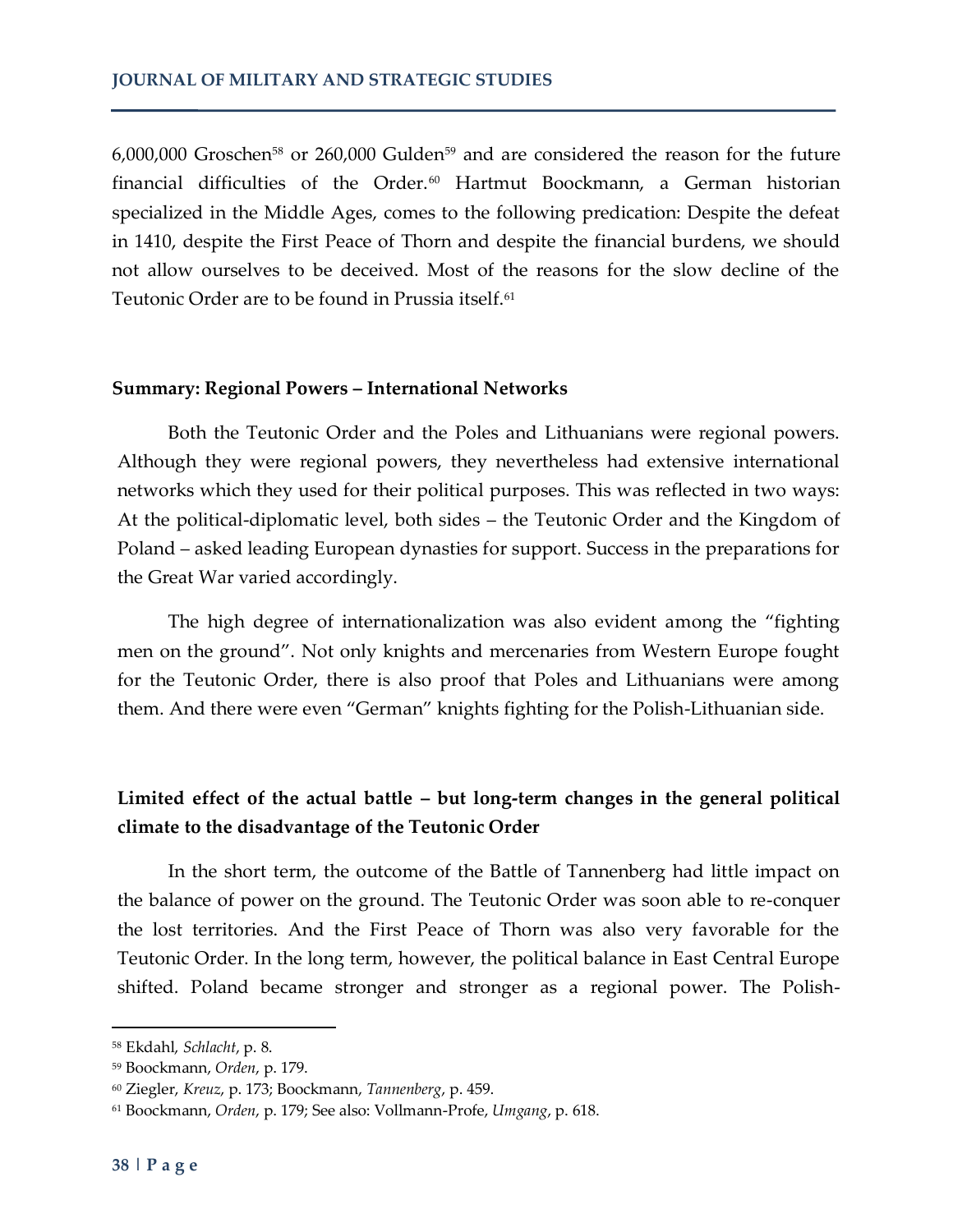Lithuanian Union boosted this development. The Teutonic Order increasingly lost influence as a result of these political changes.

## **The importance of political and strategic interests – and the limited relevance of religious convictions**

The Teutonic Order used the fight against pagans to justify its annual campaigns in Lithuania. It remained by this line of argument even after the Polish-Lithuanian Union was formed; that is after the Lithuanians were baptized. Besides, the Order fought against Christian Poland – and vice versa. This demonstrates that the Teutonic Order used religious or ideological reasons to justify its crusades. This attitude was basically held by both sides. Of course there is the possibility that such considerations did indeed have an influence although it is difficult to say exactly what. Political and strategic interests, however, had priority. They basically determined the considerations of the parties to the conflict.

#### **Problems and solutions**

Ostensibly, the "Great War" was about the Order's claim to the Lithuanian region of Samogitia. The importance of this dispute must not be overestimated. Because: The real reason for the conflict was that the three regional powers in the Baltic area fought for their supremacy. To attain a short-term solution to the conflict, both sides resorted to negotiations and diplomatic means. In the longer term, however, a military conflict seemed almost unavoidable. A preemptive war was therefore a proper instrument – in the image of the past.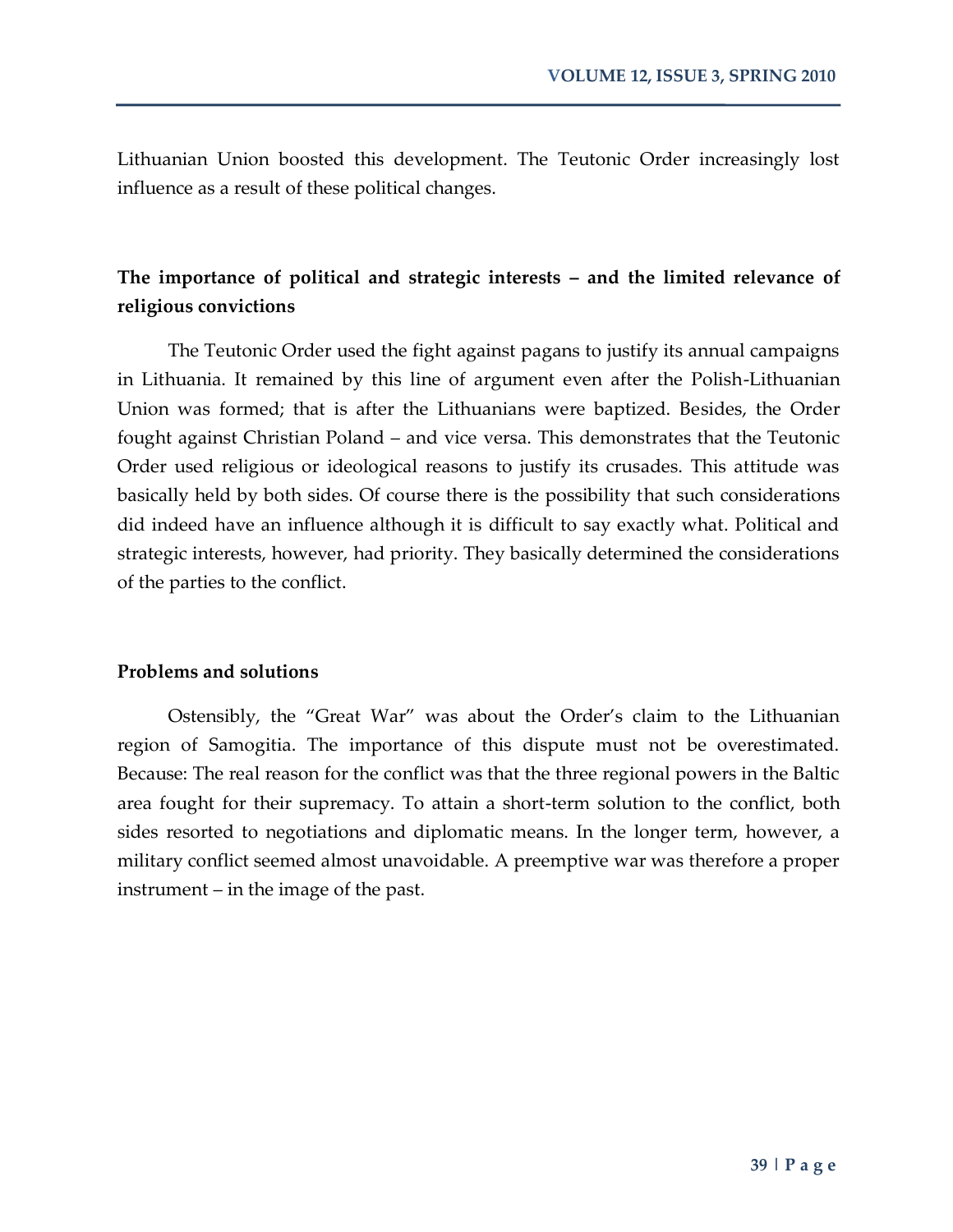#### **Bibliography:**

- Benninghoven, Friedrich, *Unter Kreuz und Adler. Der Deutsche Orden im Mittelalter. Ausstellung des Geheimen Staatsarchivs Preußischer Kulturbesitz anlässlich des 800jährigen Bestehens des Deutschen Orden*s. Berlin 1990.
- Boockmann, Hartmut, Article "Deutscher Orden". In: *Lexikon des Mittelalters*. Volume 3. Munich, Zurich 1978-1998, p. 768-777.
- Boockmann, Hartmut, Article "Tannenberg, Schlacht bei". In: *Lexikon des Mittelalters*. Volume 8. Munich, Zurich 1978-1998, p. 458-459.
- Boockmann, Hartmut, *Der Deutsche Orden. Zwölf Kapitel aus seiner Geschichte*. Munich 1982.
- *Deutsche Geschichte in Quellen und Darstellungen*. Vol. 2. Spätmittelalter 1250-1495. Ed. by Jean-Marie Moeglin and Rainer A. Müller. Stuttgart 2000.
- Devries, Kelly; Martin Dougherty; Iain Dickie; Phyllis G. Jestice, Christer Jorgensen, *Die großen Schlachten des Mittelalters*. (German Translation of *Battles of the Medieval World 1000-1500* by Karin Schuler). Stuttgart 2007.
- Ekdahl, Sven, "Die "Flucht der Litauer" in der Schlacht bei Tannenberg". In: Litauisches *Kulturinstitut. Jahrestagung 1998*. 147-168.
- Ekdahl, Sven, *Die "Banderia Prutenorum" des Jan Dlugosz – eine Quelle zur Schlacht bei Tannenberg 1410. Untersuchungen zu Aufbau, Entstehung und Quellenwert der Handschrift*. Göttingen 1976 (= Abhandlungen der Akademie der Wissenschaften in Göttingen, 104).
- Ekdahl, Sven, *Die Schlacht bei Tannenberg 1410. Quellekritische Untersuchungen*. Vol. 1: Einführung und Quellenlage. Berlin 1982 (= Berliner Historische Studien, 8).
- *Geschichte der Deutschen Länder. "Territorien-Ploetz*". Vol. 1: Die Territorien bis zum Ende des alten Reiches. Ed. by Georg Wilhelm Sante. Würzburg 1964.
- Heveker, Karl, *Die Schlacht bei Tannenberg*. Gräfenhainichen 1906.
- Labuda, Gerard, Article "Hedwig". In: *Lexikon des Mittelalters*. Volume 4. Munich, Zurich 1978-1998, p. 1986.

Markov, Walter; Heinz Helmert, *Schlachten der Weltgeschichte*. 2., revised Auflage 1983.